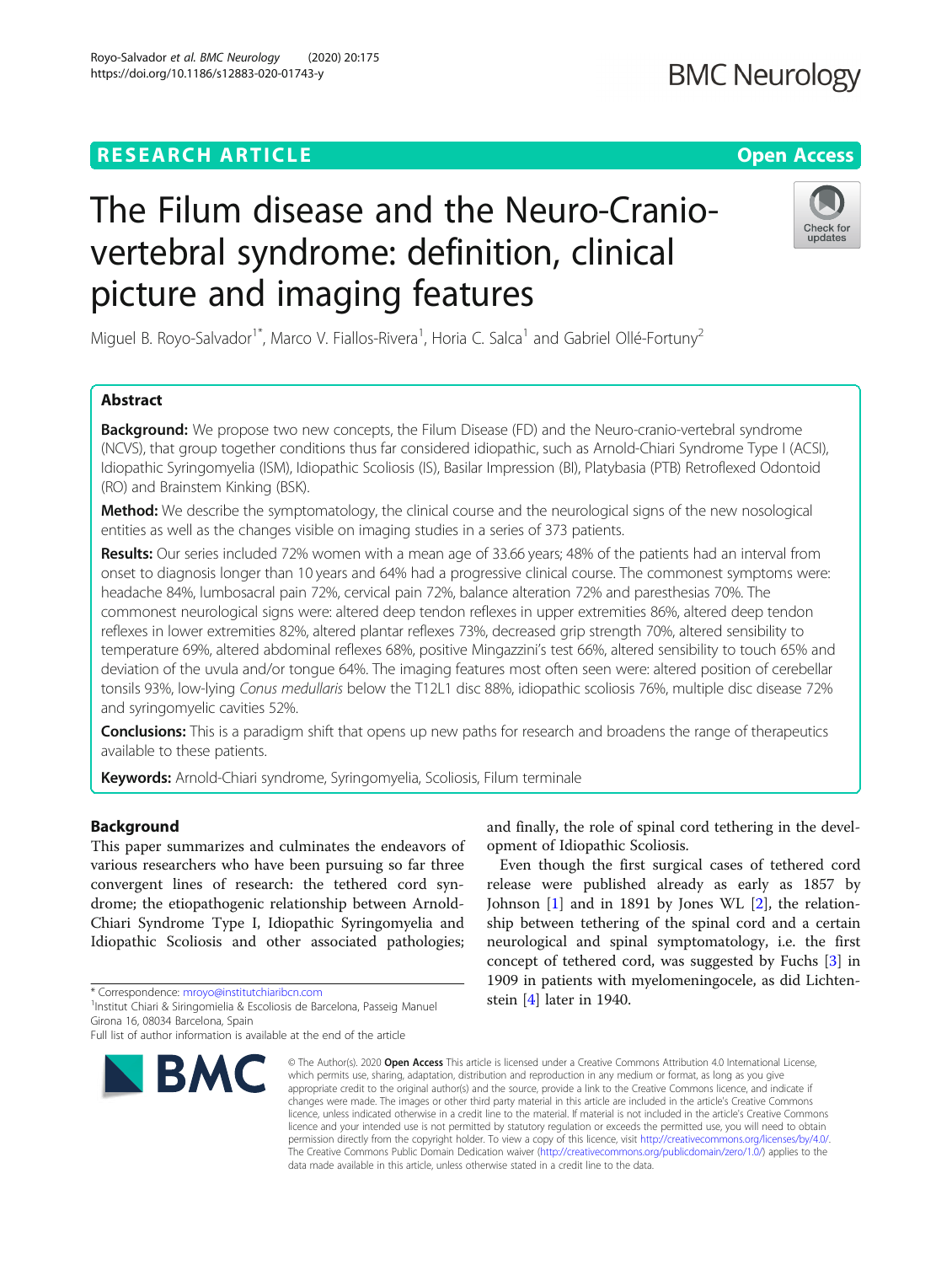In 1976, Hoffmann [7] was using the term "tethered spinal cord" to define a similar clinical picture, associated to certain radiological criteria such as a low-lying medullary conus and a thick filum terminale.

As a result of these consecutive contributions, after many decades of indecision and difficulties, the tethered cord syndrome was finally described, as caused by an abnormal tethering of the spinal cord by a malformation that is evident on physical examination in the form of a spina bifida, while manifesting by a clinical picture of neurological sensorimotor impairments, predominantly in the lower limbs, associated with frequent deformities of the feet, cutaneous stigmata and genitourinary alterations, according to Fuchs, Lichtenstein and Yamada [3, 4, 8]. The prevalence of a symptomatic tethered cord associated with spina bifida occulta was 0.1% of 5499 primary school children in Turkey [9], while generally, all types of spina bifida occur in the range of 0.5–10 per 1000 live births worldwide [10]. The surgical treatment, indicated in 10–20% of cases, consists in the release of the spinal cord that is tethered by the myelo-meningovertebral malformation, via a lumbar laminectomy.

On the other hand, in a quite distinct direction of research, many authors observed an association amongst Arnold-Chiari Syndrome Type I, Idiopathic Syringomyelia and Idiopathic Scoliosis over the past decades [11–18] but no pathogenic explanation or possible causal relationship has been sufficiently accepted in order to warrant the initiation of more in-depth studies into this matter.

Finally, a third line of research, very close to our own vision, attempts to explain the pathogenesis of Idiopathic Scoliosis, Arnold-Chiari Syndrome Type I and Basilar Impression with a growth asynchrony between the spine and the spinal cord - a mechanism proposed by Roth in 1981 and 1986 [19, 20]. This would be causing a tethering of the spinal cord, as Porter advanced in 2001 [21, 22], and an excessive and deforming growth of the anterior elements of the thoracic spine, leading to the production of scoliosis with rotation, according to a mechanism suggested by Dickson in 1984 [23]. Some recent magnetic resonance studies, particularly those carried out by Winnie Chou's team, have identified features which support these theories in IS patients [24], while others, as Milhorat in 2009, have applied these criteria for treatment [25].

Based on the arguments outlined in the doctoral thesis "Contribution to the etiology of syringomyelia" [26], the traction of the spinal cord and brain is proposed as the main mechanism involved in the etiopathogenesis of ISM, ACSI, IS and other diseases also considered idiopathic, such as Platybasia, Basilar Impression, Retroflexed Odontoid and Brainstem Kinking [27, 28].

The objective of this article is to introduce the concept Neuro-Cranio-Vertebral Syndrome (NCVS) to define the set of clinical and imaging manifestations that affect the nervous system, the skull and the spine in the form of known diseases like Arnold-Chiari Syndrome Type I, Idiopathic Syringomyelia, Idiopathic Scoliosis and other anomalies like Platybasia, Basilar Impression, Retroflexed Odontoid and Brainstem Kinking. The Filum Disease is the most frequent congenital form of the Neuro-Cranio-Vertebral Syndrome.

## Methods

Between the 14th of April, 2009 and 16th of December, 2015, 1285 patients with one or several of the diagnoses of Arnold-Chiari Syndrome Type I, Idiopathic Syringomyelia, Idiopathic Scoliosis, Platybasia, Basilar Impression, Brainstem Kinking, low-lying conus medullaris and related pathologies were seen at the Institut Chiari & Siringomielia & Escoliosis de Barcelona out of whom, we present the clinical and imaging features in a sample of 373 patients, selected because they presented complete data registered for the purposes of this investigation, after excluding cases with significant neurological or neurosurgical antecedents that could interfere with their clinical or imaging presentation: procedures such as suboccipital craniectomy, syringostomy, ventriculo-peritoneal shunting, instrumentation for scoliosis, discectomies, laminectomies for spinal stenosis, as well as demyelinating, inflammatory, tumorous or traumatic diseases of the central and peripheral nervous system.

Patients generally contact us after having been diagnosed with one or more of these conditions in their home country, because of their interest in our method used for the diagnosis, treatment and follow-up of the Filum Disease and Neuro-Cranio-Vertebral Syndrome, called Filum System® (FS®, presented on https://filumsystem.com/enfermedad-del-filum, https://filumsystem.com/enfermedadesimplicadas/ and https://institutchiaribcn.com) as we are the only center qualified to apply it worldwide, as a highly specialized private center holding the Research & Development (R&D) certification 1583.001.16–160,920-CER-RD.001 from the Spanish Innovation Certification Agency (ACIE) and ENAC certification 33/C-PR074, Certificate IQNet and AENOR Quality Management System ISO 9001:2015, Registration Number: ES-0081/2015 for the following fields of activities: Research, Diagnosis and Treatment of the Filum Disease and Quality Management Certification according to UNE-EN ISO 9001:2008 standards.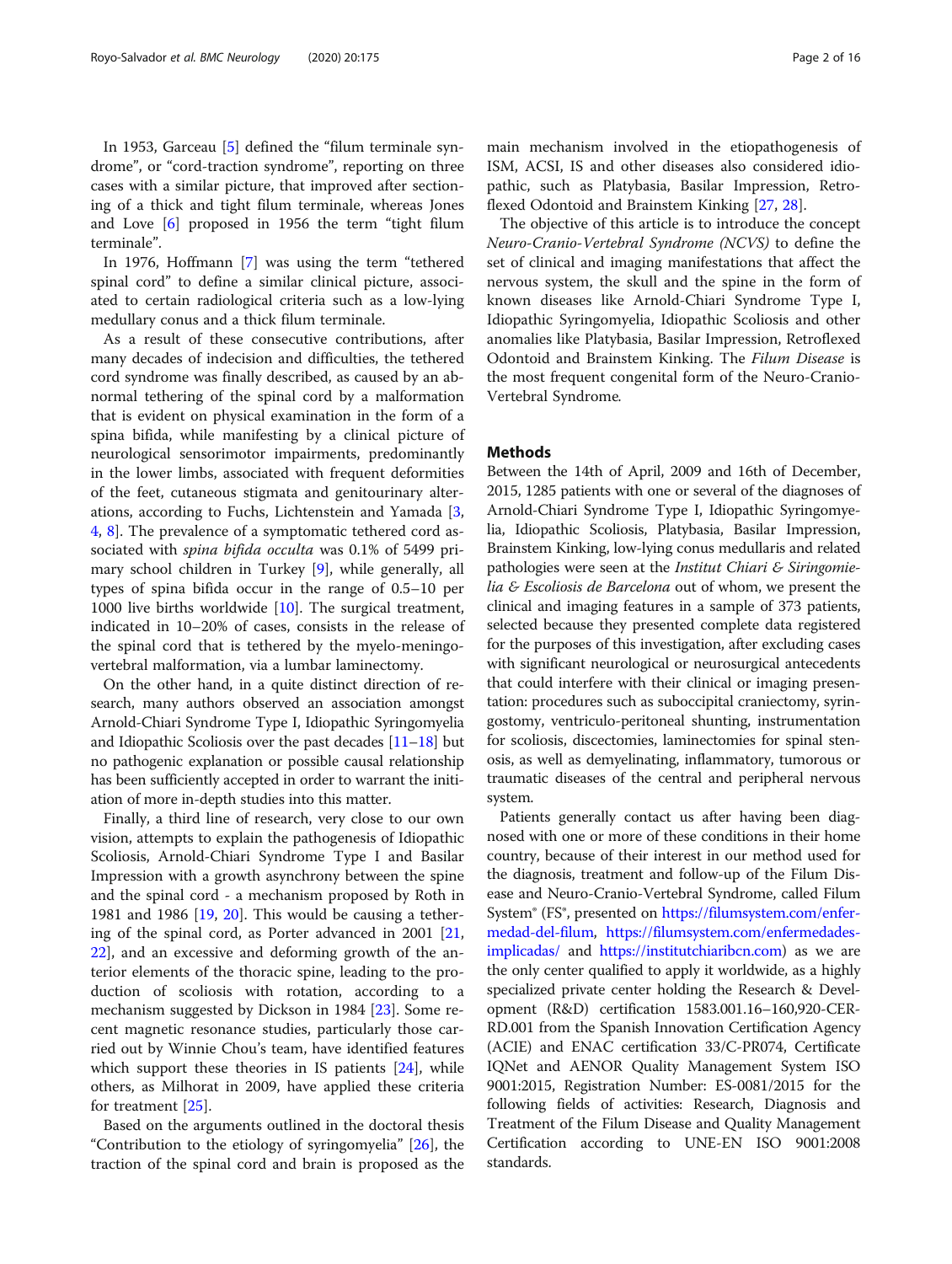Once the patients have arrived and have been registered at our center, after recording personal and family antecedents, the history focuses on a meticulous interview about possible Neuro-Cranio-Vertebral Syndrome symptoms, according to an anatomical order, followed by an exhaustive and detailed neurological examination centered on the Neuro-Cranio-Vertebral Syndrome and consisting mainly of the procedures presented in Table 1. The majority of patients send magnetic resonance imaging (MRI) series of the whole spine previous to their appointment, including at least sagittal and axial cuts, T1 as well as T2-weighted, as well as antero-posterior and lateral x-ray images of the entire spine taken in standing position. All these are scrutinized in the search for the following pathologies:

Table 1 Neurological examination. <sup>1</sup>Currently, we also employ the Jamar dynamometer.<sup>2</sup> Not included in the statistical analysis

| Procedures |                                                                     | Findings                                                                                                   |  |
|------------|---------------------------------------------------------------------|------------------------------------------------------------------------------------------------------------|--|
| 1.         | Pupillary examination                                               | Miosis, mydriasis, anisocoria,<br>diminished reflex to light                                               |  |
| 2.         | Oculomotricity                                                      | Strabismus, nystagmus                                                                                      |  |
| 3.         | Inspection uvula and tonque                                         | Deviation, asymmetry                                                                                       |  |
| 4.         | Grip strength measurement<br>with Collins dynamometer <sup>1</sup>  | Unilateral or bilateral decrease<br>below the 10th centile of the<br>corresponding age and gender<br>group |  |
| 5.         | Deep tendon reflexes,<br>abdominal reflexes and plantar<br>reflexes | absent, decreased, brisk,<br>appearance of pathological<br>reflexes                                        |  |
| 6.         | Sensibility to temperature in at<br>least 40 body areas             | Anesthesia, hypoesthesia,<br>hyperesthesia, dysesthesias or<br>evoked paresthesias                         |  |
| 7.         | Sensibility to touch in at least<br>40 body areas                   | Anesthesia, hypoesthesia,<br>hyperesthesia, dysesthesias or<br>evoked paresthesias                         |  |
| 8.         | Lasègue's test                                                      | Positive if pain elicited, specifying<br>its location and leg elevation angle                              |  |
| 9.         | Mingazzini's test                                                   | Paresis                                                                                                    |  |
| 10.        | Reversed Lasèque's test <sup>2</sup>                                | Positive if thigh pain elicited with<br>flexion of the leg in prone position                               |  |
|            | 11. Barré's test <sup>2</sup>                                       | Paresis                                                                                                    |  |
|            | 12. Tender points on the back and<br>lower limbs <sup>2</sup>       | Positive if pain elicited in certain<br>spots with thumb pressure                                          |  |
| 13.        | Inspection and palpation of<br>sacral area                          | Deformation, sacral dimple,<br>hypersensitivity                                                            |  |
| 14.        | Inspection of back, shoulders<br>and scapulae <sup>2</sup>          | Shoulder asymmetry, winged<br>scapulae waist fold sign thorax,<br>scoliotic attitude                       |  |
| 15.        | Romberg's test                                                      | Instability, retropulsion or<br>lateropulsion                                                              |  |
|            | 16. Toe and heel walking <sup>2</sup>                               | Paresis, instability, ataxia                                                                               |  |
|            | 17. Quadriceps paresis test <sup>2</sup>                            | Positive if difficult or impossible to<br>stand up from alternate unilateral<br>kneeling position          |  |

1. Occipitocervical Junction Malformations, of which the most common are: Basilar Impression with the odontoid ascending more than 5 mm over Chamberlain's line; Platybasia with an increased Boogaard's angle of more than 135° or a Welcher's basal angle of more than 140°; Retroflexed Odontoid with an inclination of the dens more than 2 mm behind the prolongation of the basilar line of Thiébaut-Wackenheim-Vrousos; Brainstem Kinking as seen in significant cases of Platybasia (Fig. 1).

Descent of Cerebellar Tonsils (DCT), defined as any descent of one or both cerebellar tonsils underneath the foramen magnum plane, represented by McRae's line. Furthermore, instead of measuring the length of the displacement in millimeters as is customary, we report it in relation to the occipitocervical bony structures reached by the tip of the lowermost tonsil, like the foramen magnum, the posterior arch of the atlas (C1) and the spinous process of the axis (C2) (Fig. 2). We also define as Impaction of Cerebellar Tonsils their contact or intimate closeness with McRae's line, that we consider to be an incipient form of Descent of the Cerebellar Tonsils, representing the equivalent of what other authors have denominated "Chiari malformation type 0".

- 2. Intramedullary Cyst (IMC), defined as an idiopathic syringomyelic cavity of any size, shape and location, always having ruled out a tumoral, vascular or inflammatory etiology by the absence of abnormal contrast enhancement, as well as a traumatic etiology by patient's history and absence of any associated traumatic injuries on imaging. Moreover, cavities were classified according to the longitudinal extension along one or more vertebral levels (Fig. 3). We also take into consideration the following two types of presyringomyelic lesions: a) Spinal Cord Ischemia-Edema, defined by an aspect of one or two parallel hyperintense lines within the spinal cord on T2-weighted sagittal images, usually associated with visible medullary edema (as focal hyperintensity) on T2-weighted axial images (Fig. 4) [29] and b) Central Canal Dilatation, when this one becomes visible, but without reaching the diameter of a filiform syringomyelic cavity (Fig. 5).
- 3. Deviation of the Vertebral Column (DVC) or Idiopathic Scoliosis defined as any coronal plane disalignment resulting in scoliotic curvatures and being detectable on the standing spine x-ray, that we classify into the following three categories: mild, if it is up to 10° calculated with the Cobb method; moderate, if it measures between 10 and 40° Cobb and severe if it is greater than 40° Cobb (Fig. 6). We consider the presence of any abnormality of sagittal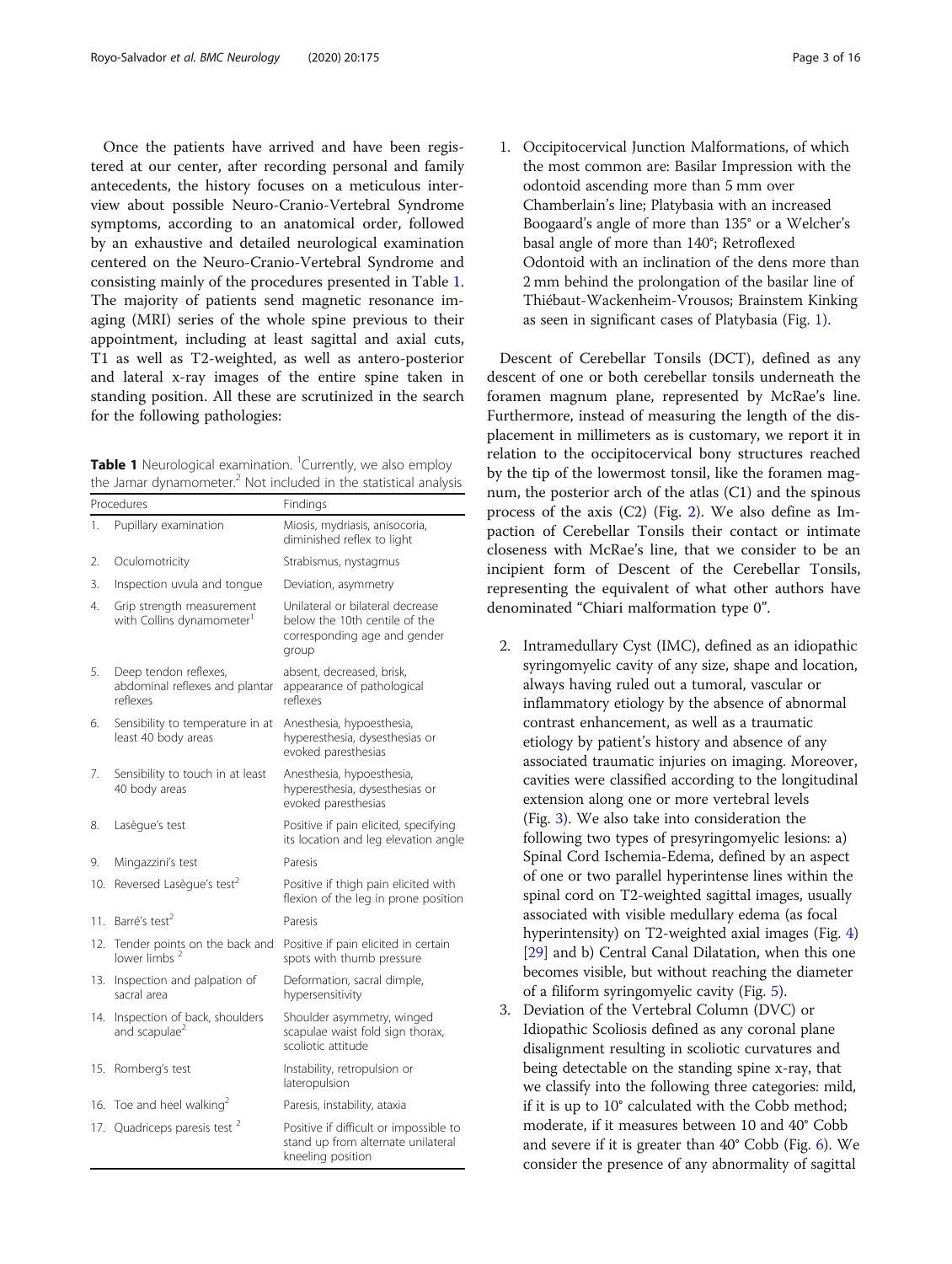



Fig. 2 Classification of the magnitude of DCT with examples for each degree. A - McRae's line (FM); B - Upper border of atlas (C1); C - Lower border of atlas (C1). The interval A-B has been divided into an upper (grade 1), middle (grade 2) and lower (grade 3) third. They are followed by grade 4 – between the upper and lower borders of C1, and finally grade 5 – Underneath the lower border of C1. When the tonsil reaches exactly line A, it is considered grade 0, that we call Impaction of Cerebellar Tonsils. The arrows indicate another relevant parameter often associated to DCT, the Increase of the Supracerebellar Space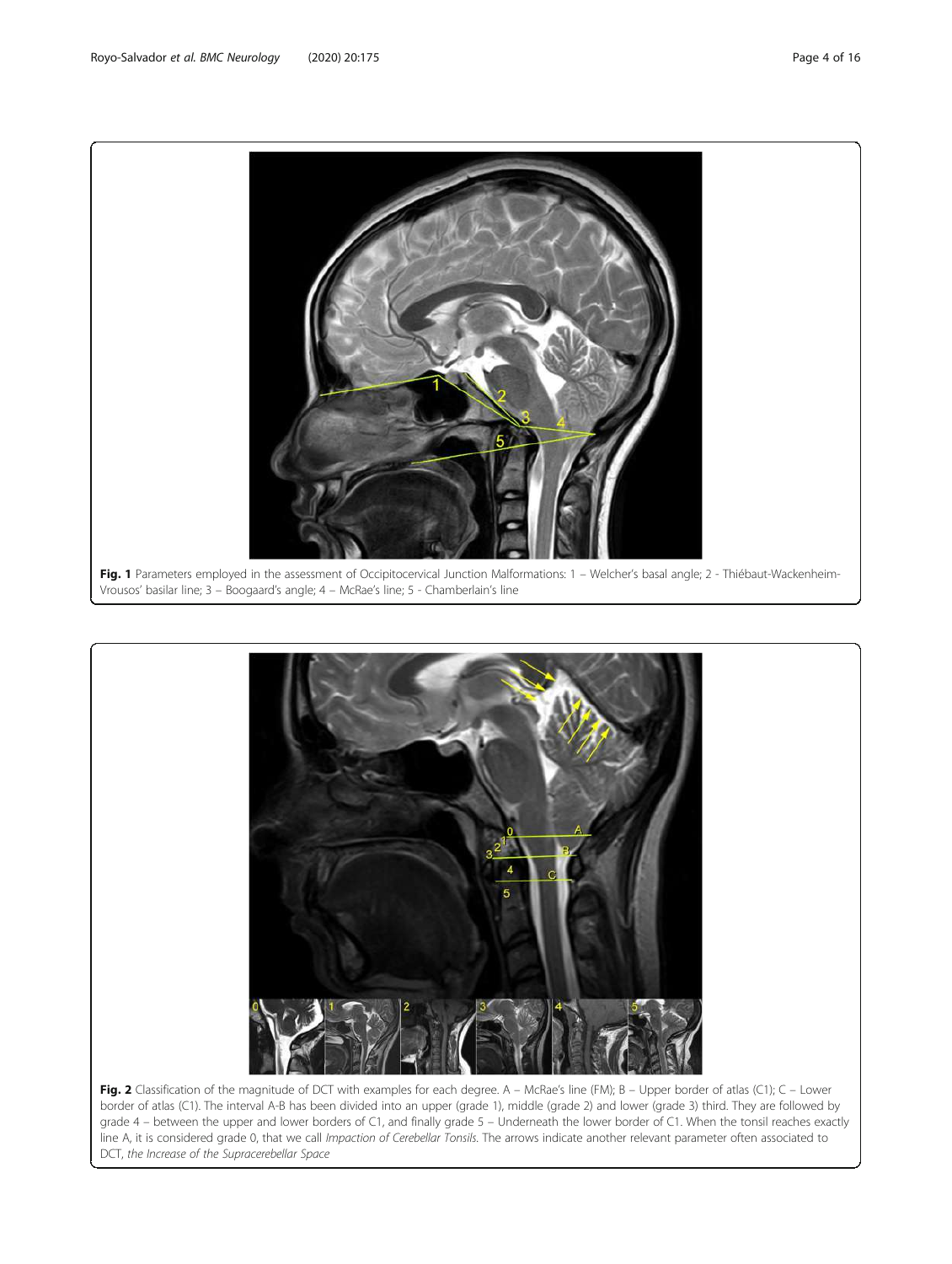

spinal curves equally significant as the coronal curve, as proof of an abnormal cord tension, from straightening to inversion of the "physiological" sagittal curvature of any vertebral region.

4. Low-lying Conus Medullaris (LCM), defined as a position of the tip of the medullary conus lower than the D12L1 intervertebral disc, classified according to the corresponding vertebral segment where it reaches, each vertebral body being divided in thirds (Fig. 7).

We often observe as well other suggestive MRI features, for instance the Increase of the Supracerebellar Space (Fig. 2), the Tense Spinal Cord (in sagittal cuts, Figs. 5 and 8) and Lateralized Spinal Cord (in coronal or axial cuts, Fig. 8), a visible Filum terminale internum and/or externum and finally, rotoscoliosis; however, despite being frequent, these changes have not been subject of the statistical analysis in this patient group.

Digital images that came in JPEG format were visualized with the program Preview version 8.1 (Apple, Inc. Cupertino, CA, USA), whilst the majority of them, in DICOM format, were viewed with the program OsiriX version 5.8.2 (Pixmeo SARL, Bernex, Switzerland).

For data analysis, general data, clinical symptoms, clinical signs and imaging features were recorded during the visit of every patient in a table included in a digital database (FileMaker Pro Advanced 11.0v2, File-Maker, Inc. Santa Clara, CA, USA), from where they were transferred to a Microsoft Excel 2011 spreadsheet for Mac version 14.1.0 (Microsoft Corporation, Redmond, WA, USA) and then into an SPPS database (version 21, IBM Corporation, Armonk, NY, USA).

We performed an initial descriptive analysis of the general data (gender, age, type and duration of clinical course), dividing the variables into three main categories: clinical symptoms, clinical signs and imaging features. The variables followed in this study were analyzed looking for associations between components of the three categories mentioned above, taking into account topographical criteria. We used Pearson's chi-squared test and Kendall's test for ordinal data and Mantel-Haenszel chi-square test for stratified data, considering  $p < 0.05$  as significance threshold. Finally, we created continuous variables by grouping symptoms and signs according to topographical criteria (Table 2) and these variables, as well as the different kinds of imaging features were analyzed together, first through comparison of the means

Fig. 4 Spinal Cord Ischemia-Edema visible in a portion of the thoracic spinal cord on the sagittal cut (left, arrows), corresponding with an image of centro-medullary edema on the axial cut (right, arrow)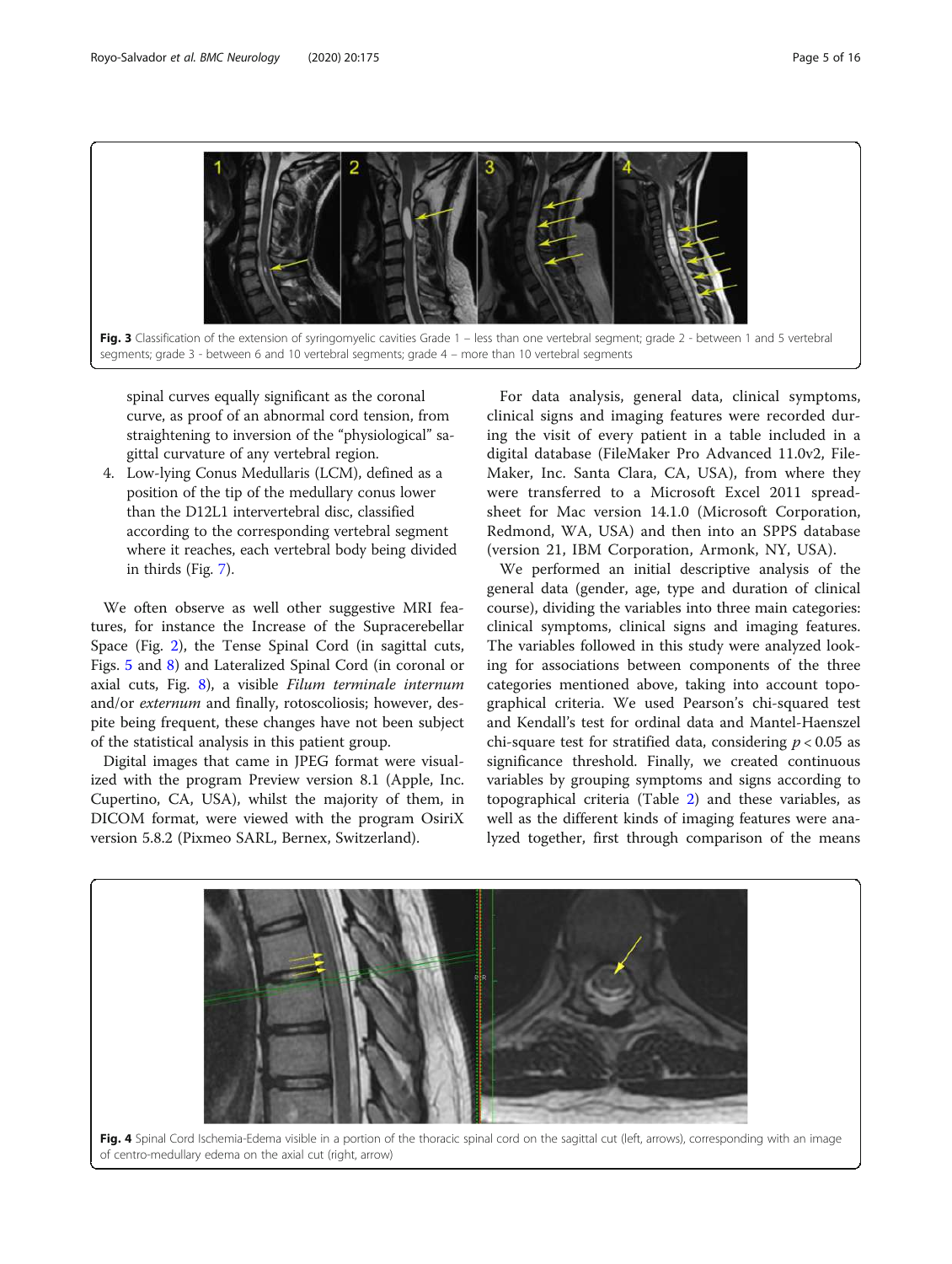

and Student's t-test for independent samples and then through the creation of dispersion diagrams and computing Pearson's correlation coefficient.

## Results

## Part I – descriptive analysis General data

Among the 373 selected patients, 270 were females (72%), with ages between 3 and 76 years (median 33, mean 33.66, standard deviation 15.87). The time interval from the appearance of the first symptoms until the establishment of the diagnosis was greater than 10 years in 177 cases (48%), between 5 and 10 years in 70 cases (19%), between 2 and 5 years in 76 cases (20%) and rarely shorter (Fig. 9).

## Neurological clinical picture

The symptoms detected in more than 10% of analyzed patients and the clinical signs detected through the specific neurological examination are presented in Tables 3 and 4.

It is worthwhile to mention that there were other symptoms as well, that we observed quite frequently throughout the study, but as they had not been contemplated in the initial list, they were not assessed in the present analysis and we can only give an overall count of the presence of each one in this patient sample: photophobia in 137 cases (37%), sonophobia in 126 cases (34%), involuntary movements or fasciculations in various body parts in 57 cases (15%) and sensations of electrical current in different regions in 40 cases (11%).

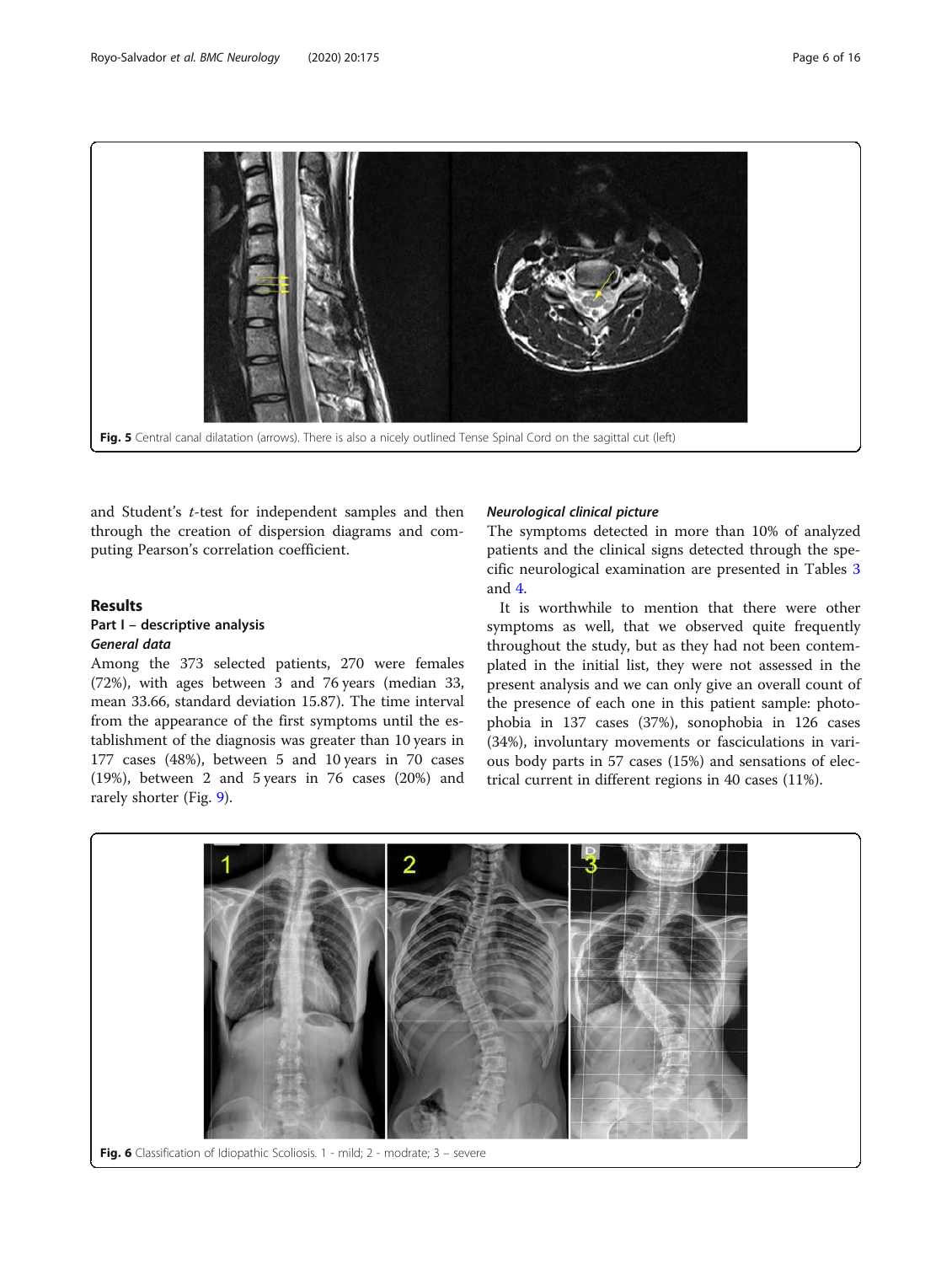On the contrary, other symptoms, although included in the study from the start, were observed too rarely to be used in the actual analysis and were therefore rejected as not being specific enough for this clinical picture: loss of consciousness in 23 cases (6%), dysphonia in 20 (5%), hypersomnia in 20 (5%), abdominal pain in 24 (6%), dysesthesias in 28 (8%), tremor in 29 (8%) and atrophy of various body segments in 22 (6%). It is furthermore notable that only 14 of our patients (4%) reported sleep apnea.

Concerning the type of clinical course, it was progressive in the majority of cases (239 patients, 64%), followed by a chronic type (177 patients, representing 31%); the remaining were much less frequent (Fig. 10).

## Imaging features

The Descent of the Cerebellar Tonsils (Arnold-Chiari Syndrome Type I) was present is 273 cases (73%), while other 73 cases (20%) were interpreted as Impaction of the Cerebellar Tonsils. We have found all degrees of descent in quite balanced proportions; the most frequent variant was the one with the tonsils reaching just in

front of the posterior arch of the atlas (Grade 4 in Fig. 2) (75 cases, 20%) (Fig. 11).

Intramedullary Cysts (Idiopathic Syringomyelia) were detected in 194 cases (52%), while 139 cases (37%) were interpreted as Spinal Cord Ischemia-Edema and another 8 cases (2%) had only a central canal dilatation. The most frequent location was cervicothoracic with 99 cases (26%) and it is worth noting that a cervical syringomyelia with or without variable extension in other vertebral segments was present in 135 cases (36%). As to the longitudinal extension of the syringomyelic cavity, most frequently it was over 10 vertebral segments (66 cases, 18%) (Fig. 12).

The Deviation of the Vertebral Column (Idiopathic Scoliosis) was observed in 284 cases (76%), being mild (up to 10° Cobb) in the majority (170 cases, 46%) (Fig. 13).

The position of the tip of the conus medullaris compared to the vertebral levels was very variable; the most frequent one was at the height of the L1L2 disc, found in 87 cases (23%) (Fig. 14).

As of Occipitocervical Junction Malformations, in this series we found 18 cases (5%) of Retroflexed Odontoid (RO), 15 cases (4%) of Basilar Impression (BI), 10 cases (3%) of Platybasia (PTB) and 6 cases (2%) of Brainstem Kinking (BSK).

Finally, a total of 267 cases (72%) were labeled as Multiple-level Disc Disease.

#### Part II – bivariate analysis

The following statistically significant associations ( $p <$ 0.05) have been found:

A. CLINICAL SIGNS ASSOCIATED WITH CRANIAL OR GENERAL SYMPTOMS:

## Deviation of the uvula and/or tongue with:

Headache ( $p = 0.011$ ) and Nausea and/or vomiting ( $p =$ 0.014);

Spontaneous nystagmus with: Balance alterations  $(p = 0.020$  Kendall), Tinnitus  $(p = 0.000)$  and Cognitive deterioration ( $p = 0.011$  Kendall);

Positive Romberg test with: Balance alterations  $(p = 0.002);$ 

Decreased grip strength with: Cognitive deterioration  $(p = 0.021$  Kendall);

Altered sensibility to temperature with: Mood alterations ( $p = 0.000$ ).

B. CLINICAL SIGNS ASSOCIATED WITH MEDULLARY SYMPTOMS:

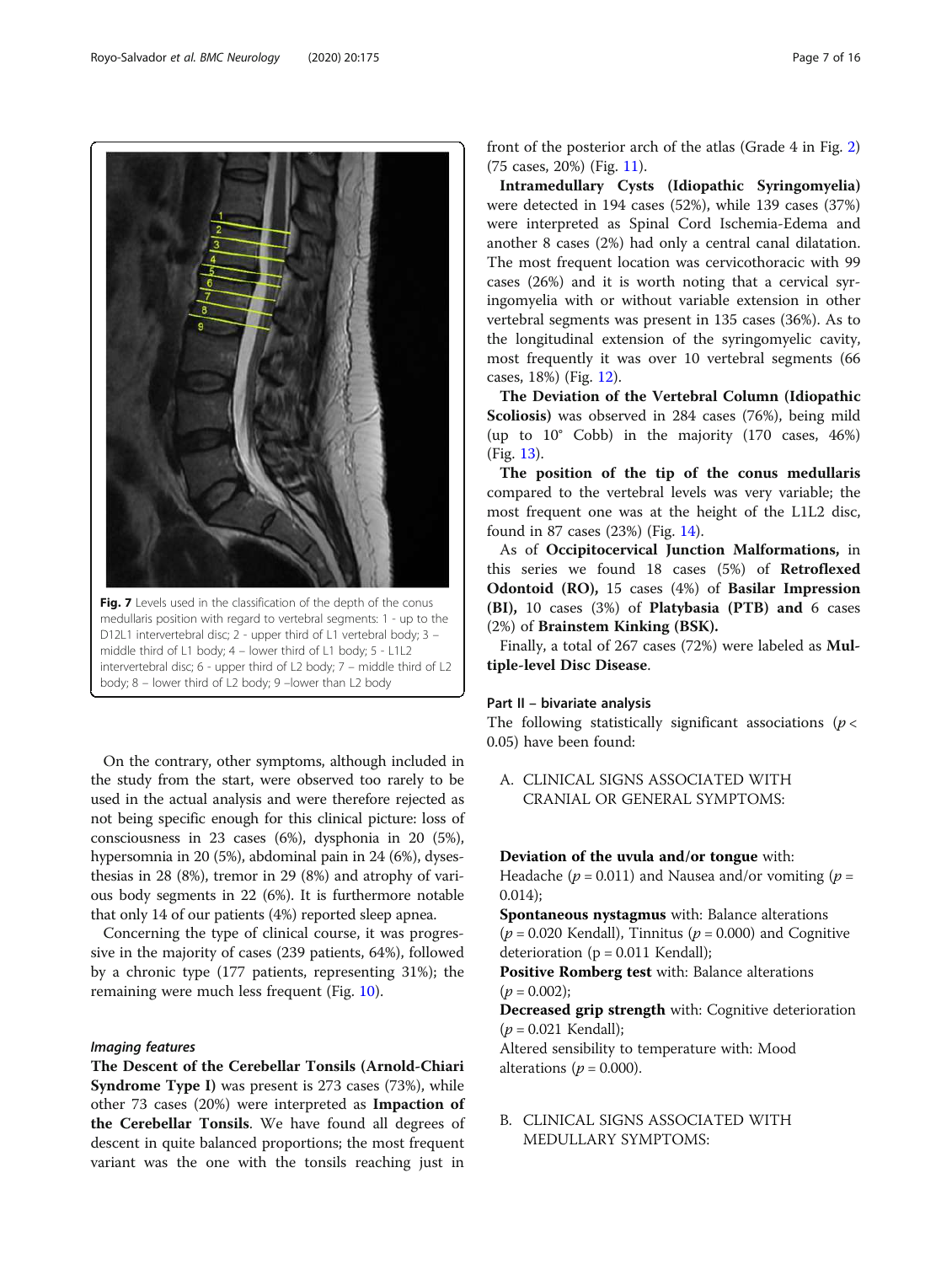

Altered sensibility to temperature with: Cervical pain  $(p = 0.004)$ , Upper extremity pain  $(p = 0.000)$ , Upper extremity numbness ( $p = 0.000$ ), Upper extremity weakness  $(p = 0.000)$ , Lower extremity pain  $(p = 0.045$  Kendall) and Alterations of temperature perception ( $p = 0.000$ );

Altered sensibility to touch with: Cervical pain ( $p = 0.044$  Kendall), Upper extremity pain ( $p = 0.000$ ), Upper extremity numbness ( $p = 0.000$ ), Upper extremity weakness ( $p = 0.001$ ) and Lower extremity pain ( $p = 0.011$ );

| Table 2 Creation of new continuous scale variables – for each given patient, the value of the variable was the sum of the individual |  |
|--------------------------------------------------------------------------------------------------------------------------------------|--|
| values of the different categorical variables, selected according to topographical criteria                                          |  |

| New continuous<br>variable | Components                                                                                                                                                                                                                                                         | Range of<br>values |
|----------------------------|--------------------------------------------------------------------------------------------------------------------------------------------------------------------------------------------------------------------------------------------------------------------|--------------------|
| General Symptoms           | Cognitive deterioration+ Mood alterations + Insomnia + Fatigue                                                                                                                                                                                                     | $4 - 11$           |
| Cranial Symptoms           | Headache + Nausea/vomiting + Balance alterations + Dysphagia + Visual alterations + Tinnitus + Diplopia                                                                                                                                                            | $7 - 15$           |
| Cervical Symptoms          | Cervical pain + Upper limb pain + Upper limb numbness + Upper limb motor loss                                                                                                                                                                                      | $4 - 8$            |
| Spinal Cord<br>Symptoms    | Thoracic back pain + Low back pain + Lower limb pain + Thoracic pain + Lower limb numbness + Lower limb<br>motor loss + Paresthesias + Alterations of temperature perception + Muscular cramps + Sphincter alterations +<br>Abnormal gait                          | $11 - 21$          |
| Cranial Signs              | Nystagmus + Deviation of the uvula and/or tongue                                                                                                                                                                                                                   | $2 - 4$            |
| Medullary Signs            | Alterations of temperature sensibility + Alterations of sensibility to touch + Upper limb deep tendon reflexes +<br>Lower limb deep tendon reflexes + Abdominal reflexes + Plantar reflexes + Lasèque's test + Mingazzini's test+<br>Romberg's test+ Grip strength | $10 - 25$          |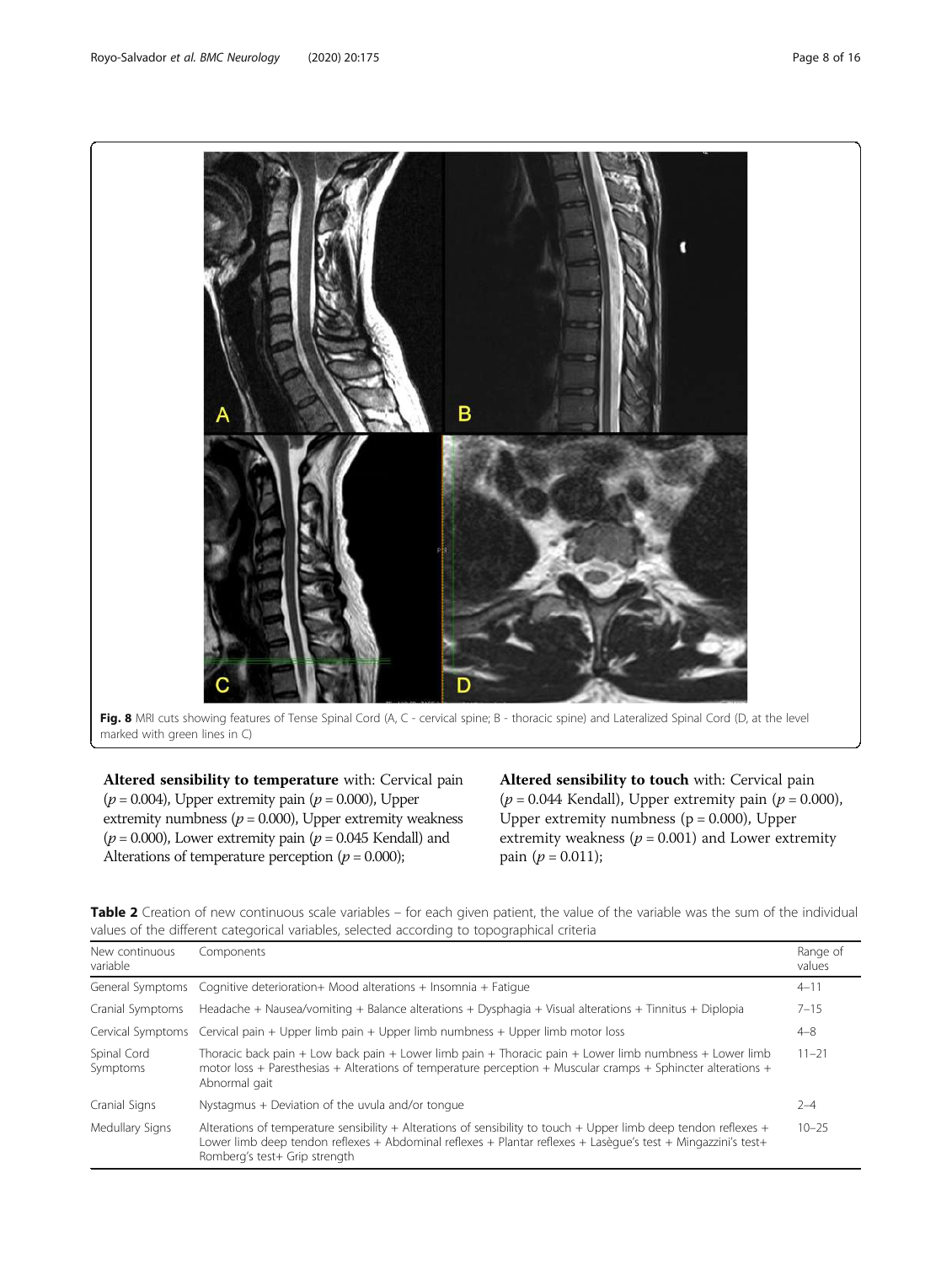

## Alterations of deep tendon reflexes in upper extremities with: Upper extremity weakness

 $(p = 0.042)$  and Sphincter alterations  $(p = 0.024)$ Kendall);

Decreased grip strength with: Upper extremity weakness ( $p = 0.000$ );

Alterations of deep tendon reflexes in lower extremities with: Lower extremity weakness  $(p = 0.002)$  and Gait alteration  $(p = 0.046$  Kendall); Positive Mingazzini's test with: Lower extremity weakness ( $p = 0.001$ ).

- C. RELATIONSHIPS BETWEEN CLINICAL VARIABLES (SYMPTOMS AND SIGNS) AND IMAGING FEATURES:
- Clinical variables associated with Descent of **cerebellar tonsils:** Headache ( $p = 0.018$ ), Deviation of the uvula and/or tongue ( $p = 0.013$ ) and Decrease of grip strength ( $p = 0.042$ ).
- Clinical variables associated with Intramedullary **cyst:** Nauseas and/or vomiting ( $p = 0.000$ ), Visual alterations ( $p = 0.001$ ), Tinnitus ( $p = 0.007$ ), Cognitive deterioration ( $p = 0.001$ ), Insomnia  $(p = 0.021)$ , Fatigue  $(p = 0.000)$ , Upper extremity numbness ( $p = 0.014$ ), Alterations of temperature perception ( $p = 0.019$ ), Upper extremity weakness ( $p = 0.006$ ), Deviation of the uvula and/or tongue  $(p = 0.027)$ , Altered sensibility to temperature  $(p = 0.001)$  and Altered cutaneous abdominal reflexes ( $p = 0.002$ ). If we take into consideration only syringomyelias with cervical component, all of

these variables continue to be associated, with the exception of insomnia, and there are also significant associations with: Upper extremity pain ( $p = 0.003$ ), Lower extremity numbness ( $p = 0.045$ ), Altered sensibility to touch  $(p = 0.000)$  and Altered cutaneous plantar reflexes ( $p = 0.010$ ).

- Clinical variables associated with Deviation of the vertebral column (Idiopathic scoliosis): Thoracic back pain ( $p = 0.034$ ), Spontaneous nystagmus ( $p = 0.038$  Kendall), Altered sensibility to touch ( $p = 0.013$ ), Altered cutaneous abdominal reflexes ( $p = 0.044$  Kendall) and Altered cutaneous plantar reflexes ( $p = 0.001$ ).
- D. RELATIONSHIPS AMONG VARIOUS IMAGING FEATURES:
- Descent of cerebellar tonsils with: Occipitocervical junction malformations ( $p = 0.015$  Kendall), Syringomyelia with cervical component ( $p = 0.003$ ), Level of conus medullaris ( $p = 0.008$ ) and Deviation of the vertebral column ( $p = 0.014$  Kendall);
- Level of conus medullaris with Deviation of the vertebral column ( $p = 0.045$  Kendall).

Moreover, through Mantel-Haenszel stratified analysis, it results that the positive relationship between the Descent of cerebellar tonsils and the Low-lying conus medullaris only exists in cases with moderate and severe scoliosis. It is also interesting that although seemingly there is no relationship between Descent of cerebellar tonsils and Intramedullary cyst when the latter includes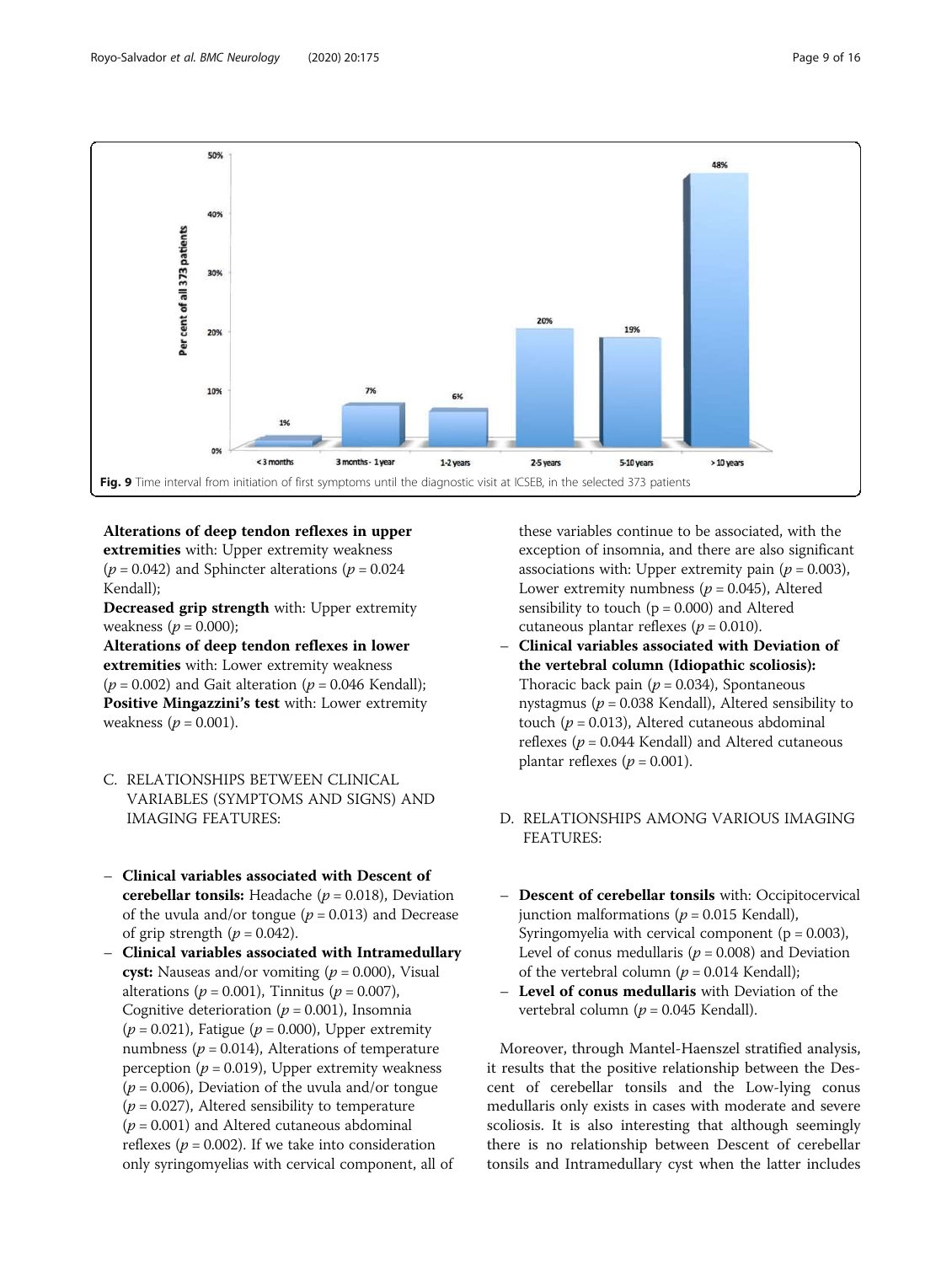| <b>Table 3</b> Frequency of clinical symptoms in the selected 373                         |
|-------------------------------------------------------------------------------------------|
| patients. <sup>1</sup> Instability, dizziness, vertigo, etc. <sup>2</sup> Blurred vision, |
| phosphenes, scotomata, etc. <sup>3</sup> Sensation of cold hands and/or                   |
| feet, intolerance/unawareness of coldness/warmth.                                         |
| <sup>4</sup> Incontinence/retention, urgency, frequency, etc. <sup>A</sup> Later during   |
| the analysis, grouped together as "Cognitive deterioration".                              |
| <sup>B</sup> Later during the analysis, grouped together as "Mood                         |
| alterations"                                                                              |

| Symptom |                                                    | Frequency | Percentage |
|---------|----------------------------------------------------|-----------|------------|
| 1.      | Headache                                           | 312       | 84         |
| 2.      | Nausea and/or vomiting                             | 182       | 49         |
| 3.      | Balance alterations <sup>1</sup>                   | 268       | 72         |
| 4.      | Difficulty swallowing                              | 141       | 38         |
| 5.      | Visual alterations <sup>2</sup>                    | 212       | 57         |
| 6.      | Double vision                                      | 58        | 16         |
| 7.      | Tinnitus                                           | 171       | 46         |
| 8.      | Speech disorders <sup>A</sup>                      | 92        | 25         |
| 9.      | Memory deterioration <sup>A</sup>                  | 162       | 43         |
| 10.     | Attention alteration <sup>A</sup>                  | 143       | 38         |
| 11.     | Sadness <sup>B</sup>                               | 100       | 27         |
| 12.     | Anxiety <sup>B</sup>                               | 45        | 12         |
| 13.     | Nervousness <sup>B</sup>                           | 196       | 53         |
| 14.     | Sleeplessness                                      | 181       | 49         |
| 15.     | Fatigue                                            | 183       | 49         |
| 16.     | Upper extremity pain                               | 167       | 45         |
| 17.     | Lower extremity pain                               | 208       | 56         |
| 18.     | Thoracic pain                                      | 81        | 22         |
| 19.     | Cervical pain                                      | 268       | 72         |
| 20.     | Thoracic back pain                                 | 243       | 65         |
| 21.     | Lumbosacral pain                                   | 270       | 72         |
| 22.     | Upper extremity numbness                           | 110       | 30         |
| 23.     | Lower extremity numbness                           | 76        | 20         |
| 24.     | Paresthesias                                       | 262       | 70         |
| 25.     | Alterations of temperature perception <sup>3</sup> | 146       | 39         |
| 26.     | Cramps                                             | 44        | 12         |
| 27.     | Upper extremity weakness                           | 182       | 49         |
| 28.     | Lower extremity weakness                           | 175       | 47         |
| 29.     | Sphincter alterations <sup>4</sup>                 | 192       | 52         |
| 30.     | Gait alteration                                    | 170       | 46         |

all locations, in fact there is one when analyzed in detail, but the positive association between Descent of cerebellar tonsils and Syringomyelia with a cervical component is counterbalanced by a negative association of Descent of cerebellar tonsils with Syringomyelia with thoracic and/or lumbar locations.

The comparison of means and the *t*-test for independent samples, applied to the new continuous variables, formed by grouping symptoms and signs according to

topographic criteria (Table 2) reveals the following positive relationships: Cervical symptoms – Syringomyelia with cervical component; Cranial symptoms - Descent of cerebellar tonsils; Cranial signs – Descent of cerebellar tonsils; and Medullary signs – Occipitocervical junction malformations.

It is worth mentioning that in all syringomyelias (intramedullary cysts), as well as if one considers only those with cervical component, there are less general and cranial symptoms than in patients without intramedullary cysts (they are negatively associated).

Concerning the Pearson correlation coefficient applied to the same new continuous variables, we observed good correlations within the group of clinical symptoms and signs – the strongest ones being between General symptoms – Cranial symptoms ( $r = 0.531$ ,  $p = 0.000$ ), Medullary symptoms – Medullary signs  $(r = 0.523, p = 0.000)$ , Cervical symptoms – Medullary symptoms  $(r = 0.513)$ ,  $p = 0.000$ ), Cranial symptoms – Medullary symptoms  $(r = 0.420, p = 0.000)$  and General symptoms – Medullary symptoms  $(r = 0.414, p = 0.000)$ . There are statistically significant positive correlations ( $p < 0.05$ ), nevertheless weaker (r between 0.106–0.149), between Cranial symptoms - Descent of cerebellar tonsils, Cranial signs - Descent of cerebellar tonsils, Cervical symptoms - Intramedullary cysts and Medullary symptoms - Intramedullary cysts. Similarly, there are weak statistically significant negative correlations (p < 0.05, r between 0.120– 0.197) between General symptoms - Deviation of the vertebral column, General symptoms - Intramedullary cysts, Cranial symptoms -Intramedullary cysts, Medullary symptoms - Descent of cerebellar tonsils and Cranial signs - Intramedullary cysts. Generally, it is noteworthy that Descent of cerebellar tonsils has positive correlations with cranial symptoms and signs, while the second main image abnormality, Intramedullary cysts, has positive correlations with cervical symptoms and medullary signs.

### Discussion

Historically, the mentioned pathologies have been defined in general with one or two publications, like Fuchs in 1910 [3] and Lichtenstein in 1940 [4] for the tethered cord syndrome; Hoffman in 1976 [7] for occult tethered cord and Garceau in 1953 [5], for the cord-traction syndrome and filum terminale syndrome. In none of the above was any correlation demonstrated between Idiopathic Syringomyelia, Arnold-Chiari Syndrome Type I, Idiopathic Scoliosis, Platybasia, Basilar Impression, Retroflexed Odontoid, Brainstem Kinking and a disharmonic growth conflict between the neural axis and spine, with the retention of an apparently normal filum terminale on imaging.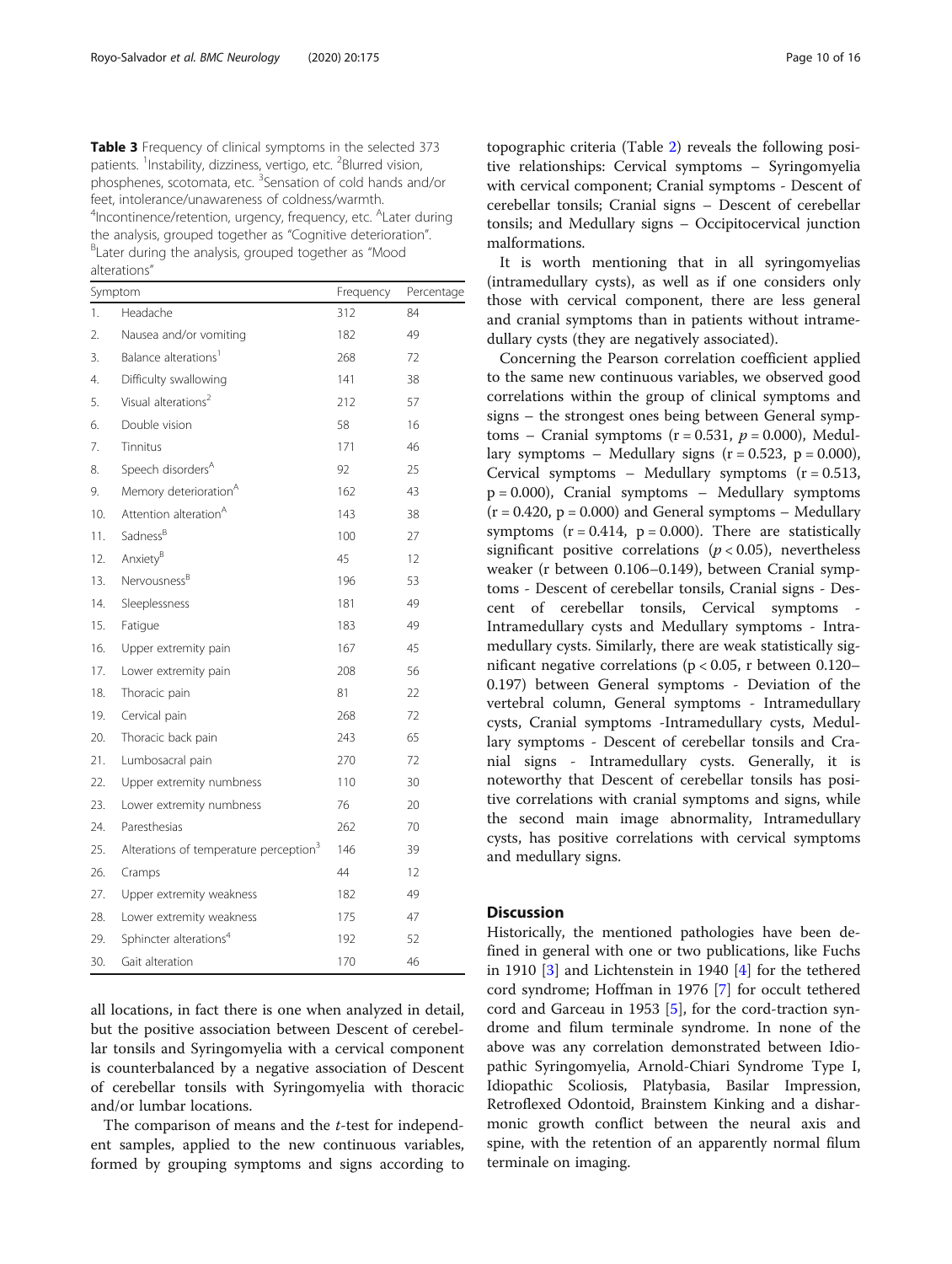| Signs            |                                                   | Frequency | Percentage |
|------------------|---------------------------------------------------|-----------|------------|
| -1.              | Spontaneous nystagmus                             | 204       | 55         |
| 2.               | Deviation of uvula and/or tonque                  | 237       | 64         |
| 3.               | Altered sensibility to temperature                | 257       | 69         |
| $\overline{4}$ . | Altered sensibility to touch                      | 242       | 65         |
| 5.               | Altered deep tendon reflexes in upper extremities | 322       | 86         |
| 6.               | Altered deep tendon reflexes in lower extremities | 309       | 83         |
| 7.               | Altered cutaneous abdominal reflexes              | 254       | 68         |
| 8.               | Altered cutaneous plantar reflexes                | 274       | 73         |
| 9.               | Positive straight leg-raising test                | 165       | 44         |
| 10.              | Positive Mingazzini's test                        | 245       | 66         |
| 11.              | Positive Romberg's test                           | 188       | 50         |
| 12.              | Decreased grip strength                           | 259       | 70         |

Table 4 Frequency of clinical signs in the selected 373 patients

<sup>1</sup>Babinski's sign was present on one or both sides in 109 patients (29%)

None of these diseases has ever been related with this pathogenic mechanism, with the exception of the doctoral thesis "Contribution to the etiology of idiopathic syringomyelia" [26] in 1992, where, given the statistical evidence of a low position of the conus medullaris in Idiopathic Syringomyelia patients, has been postulated the existence of an axial caudal force affecting all of the human nervous system.

In our publications of 1996 [27, 28], the apparently normal Filum terminale, i.e. not showing any abnormality on imaging, is considered the transmitter or causative agent of the traction of the spinal cord and entire central nervous system, affecting them both and their bony surroundings - skull and spine, thus being the common cause of Arnold-Chiari Syndrome Type I, Idiopathic Syringomyelia, Idiopathic Scoliosis, Platybasia, Basilar Impression, Retroflexed Odontoid and Brainstem Kinking. We call "Neuro-Cranio-Vertebral Syndrome" the presence of one or more of these diseases in a patient, and when it is impossible to identify a traumatic, tumoral, infectious, obvious malformative congenital or any other cause, we call it "Filum Disease".

Roth, in 1981 and 1986 [19, 20], proposed the disharmonic growth between the spine and the spinal cord to explain scoliosis and the Arnold-Chiari Syndrome I without any neurovertebral malformation. We regard

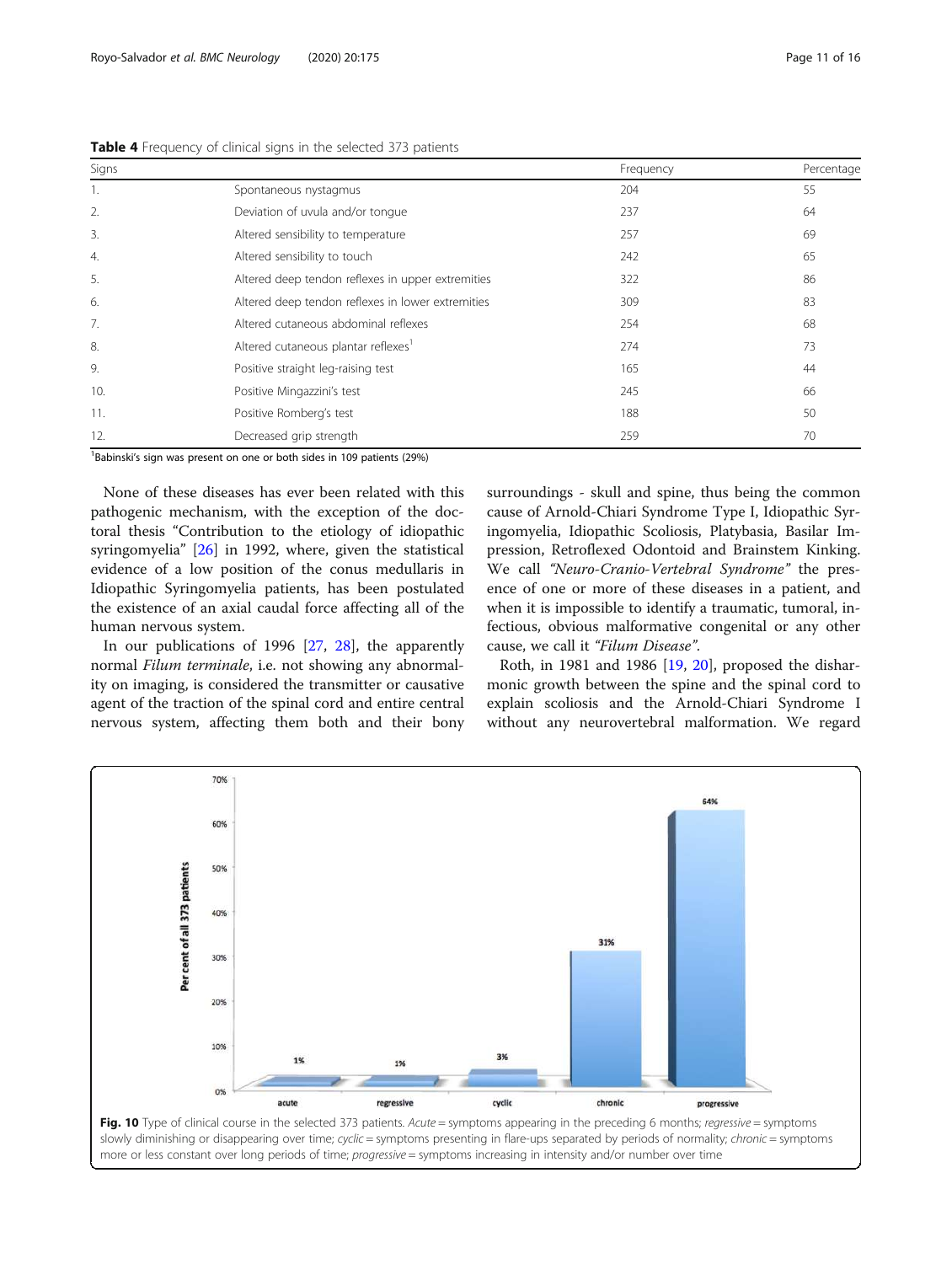

this disharmonic growth, together with the mechanical conflict exerted by the seemingly normal Filum terminale, as causative of various idiopathic anomalies, such as Idiopathic Syringomyelia, Idiopathic Scoliosis, Basilar Impression, Retroflexed Odontoid, Platybasia and Brainstem Kinking.

Caudal traction is presumed to be present in all human beings from the ninth week of intrauterine life and any idiopathic Deviation of the Vertebral Column can be an expression of this same caudal traction force. Testut and Latarjet Péré's quote from 1900 [30] is noteworthy: "In 100 adults, examined regarding this topic [referring to the lateral inflexions of the spine], he confirmed their existence 93 times and the spine was straight only 7 times. The existence of lateral curvatures can therefore be considered normal." This indicates a potential prevalence of 93% of a coronal plane DVC not always perceived and therewith the possible existence of the axial caudal force and hence the Filum Disease. As Deviation of the Vertebral Column is one of the multiple ways through which

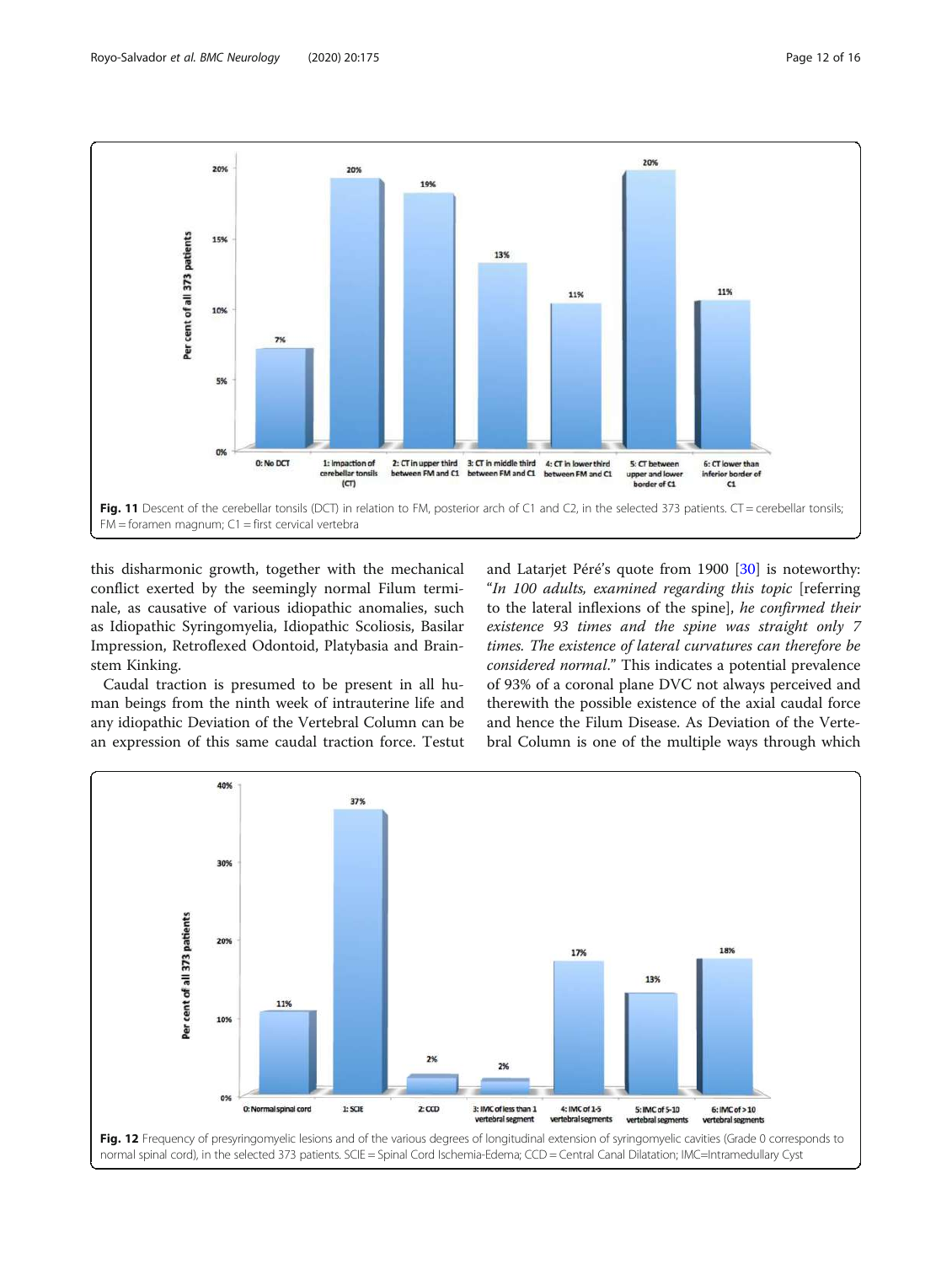

Filum Disease can manifest itself, it would not be too adventurous to believe that there are signs on imaging and symptoms and signs in the clinical picture, in the majority of humans, usually unnoticed, that could confirm the possible universal existence of a mechanical conflict between the neuroaxis and the spine.

We are aware that patient selection depends on a previous diagnosis of certain conditions, initiated by health care professionals independent of our center, as well as on the patients' assimilation of these diagnoses and of their proposed surgical solution or lack of therapeutic proposal. Although several factors can interfere in producing a selection bias (intensity of the clinical picture, individual temperamental and character features, regional cultural habits, ease of Internet use, social status, etc.) we can assume that even this search for a second

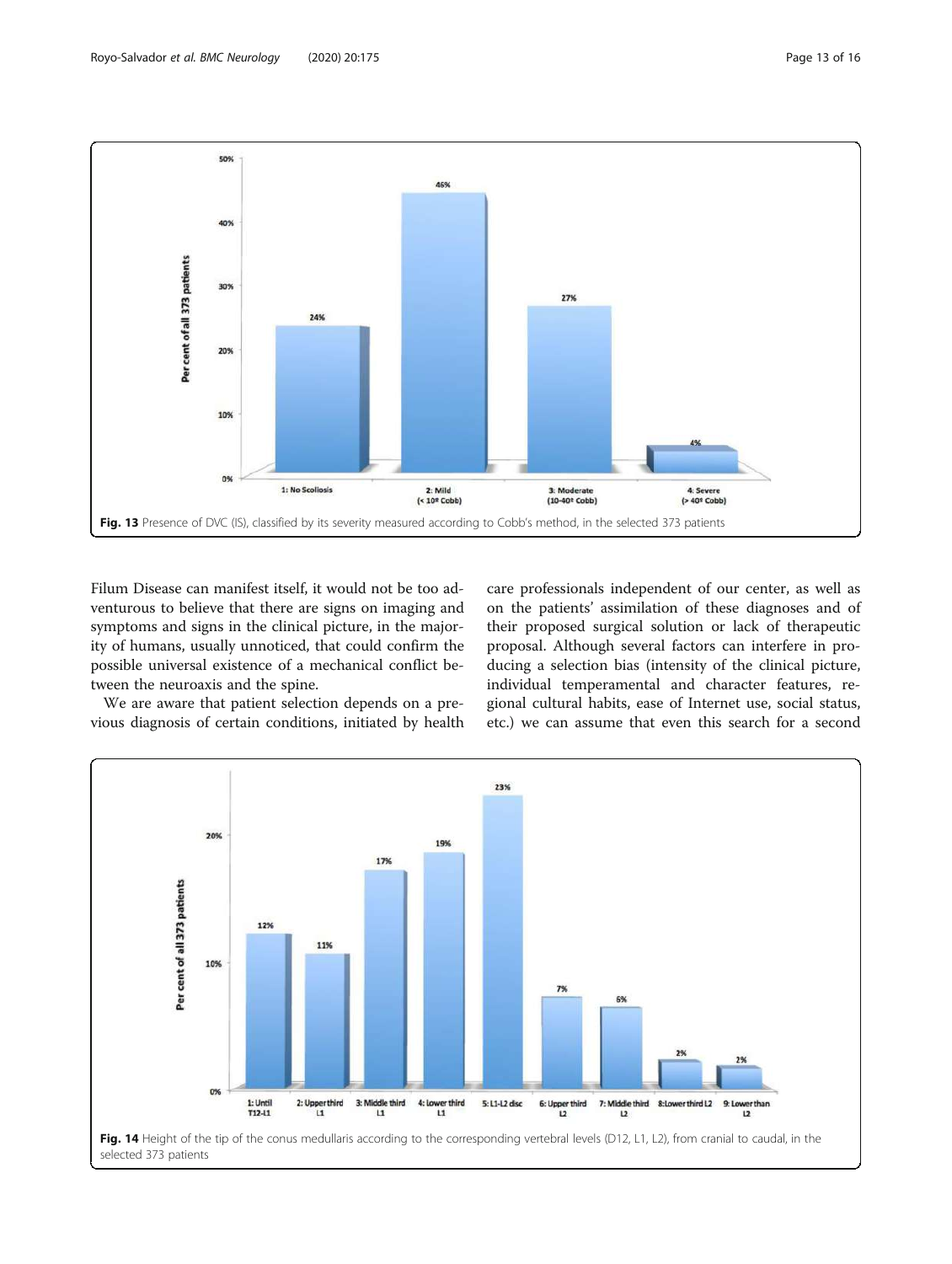opinion, as well as their understanding of the obvious limits of the current treatment, define the patients affected by this condition and therefore should not discourage any researcher trying to explain this clinical and imaging picture. Our patient sample's representability for all population suffering with these conditions is not worrisome if one considers that it is merely the first description of a new pathology, awaiting future studies in which this global population should be better characterized in more objective conditions.

## Based on the results in 373 cases Epidemiology

There is a predominance of the female gender (72%), the most frequent age to be diagnosed is 33 years (average 33.66 years, with standard deviation 15.87 years) and the time interval lapsed from onset until diagnosis is most often longer than 10 years, in 48% of cases.

#### Symptoms

The following principal symptoms define the clinical picture of FD in decreasing order of frequency: headache 84%, lumbosacral pain 72%, cervical pain 72%, balance alteration 72%, paresthesias 70%, thoracic back pain 65%, visual alterations 57%, lower extremity pain 56%, nervousness 53%, sphincter alterations 52%, fatigue 49%, upper extremity weakness 49%, nausea and/or vomiting 49%.

#### **Signs**

The most frequent signs in Filum Disease, in decreasing order of frequency, are: altered deep tendon reflexes in upper extremities 86%, altered deep tendon reflexes in lower extremities 82%, altered plantar reflexes 73%, decreased grip strength 70%, altered sensibility to temperature 69%, altered abdominal reflexes 68%, positive Mingazzini's test 66%, altered sensibility to touch 65%, deviation of the uvula and/or tongue 64%, spontaneous nystagmus 55%, positive Romberg's test 50%, positive straight leg-raising test 44%.

Significantly, the statistical analysis confirms the presence of correlations between Conus Medullaris level and Descent of cerebellar tonsils  $(p = 0.008)$  and between Conus Medullaris level and Deviation of the vertebral column ( $p = 0.045$ ). It also confirms the existence of a correlation between Descent of cerebellar tonsils and Syringomyelia with cervical component  $(p = 0.003)$ , coexisting with an interestingly inverse - that is, negative - association between Descent of cerebellar and "low" Syringomyelia (without cervical component, i.e. thoracic or thoracolumbar) ( $p = 0.001$ ). We also detected a positive correlation between Descent of cerebellar tonsils and Deviation of the vertebral column ( $p = 0.014$ ).

Out of all symptoms and clinical signs, only the unilaterally or bilaterally positive straight leg-raising test ( $p =$ 

0.048) and the unilaterally or bilaterally decreased grip strength (Kendall  $p = 0.019$ ) have correlations with the level of conus medullaris. Altered deep tendon reflexes have correlations with Syringomyelia with cervical component ( $p = 0.005$ ) and with Deviation of the vertebral column ( $p = 0.000$ ).

## Imaging

Relevant imaging features in decreasing order of frequency are: altered position of cerebellar tonsils 93% (Descent of cerebellar tonsils 73% and impaction Cerebellar Tonsils 20%); Low Conus Medullaris below T12-L1 88%; Deviation of the vertebral column in 76%; multiple disc disease 72%; syringomyelic cavity 52%.

## Conclusion

These observations are compatible with the conclusions of the thesis: the caudal traction force applied to the nervous system by means of the filum terminale is expressed in the form of Descent of cerebellar tonsils as the entire encephalon, including its lowermost part, the cerebellar tonsils, shift through the foramen magnum; the spine, seeking to minimize trauma on the spinal cord, bends and creates abnormal spinal curvatures such scoliosis, kyphosis, hyperlordosis, rotoscoliosis, straightening; the central spinal cord tissue suffers ischemia and necrosis with production of a cavity filled with interstitial fluid or serum, the syringomyelic cavity; by acting on the skull and brainstem at the beginning of bone maturation, Platybasia, Basilar Impression, Retroflexed Odontoid and Brainstem Kinking develop. The course of the syringomyelic cavity is toward fistulization and mixing of the intracavitary fluid with cerebrospinal fluid, towards redilatation when there is a valvular mechanism or toward collapse and spinal cord atrophy.

Concluding a doctoral thesis and resulting published papers [26–28, 31, 32], we have proceeded thus to the description of a new nosological and etiopathogenic concept, proposing the pathological conditions of Filum Disease, when its origin is congenital, and Neuro-Cranio-Vertebral Syndrome, when the nature of the mechanical conflict between neuraxis and spine is acquired.

It is important for future studies to help understand better the origin of the axial caudal force, in order to assess the impact of the Filum Disease in the individual and in the population in general, which will help to comprehend the magnitude, consequences and anomalies of the asynchronic growth between neuraxis and spine on the central nervous system, skull and spine, as well as the rest of the organism. This knowledge would allow a new line of surgical and genetic treatments of these diseases. In the field of biology, it may be of interest to determine the presence of Filum Disease in other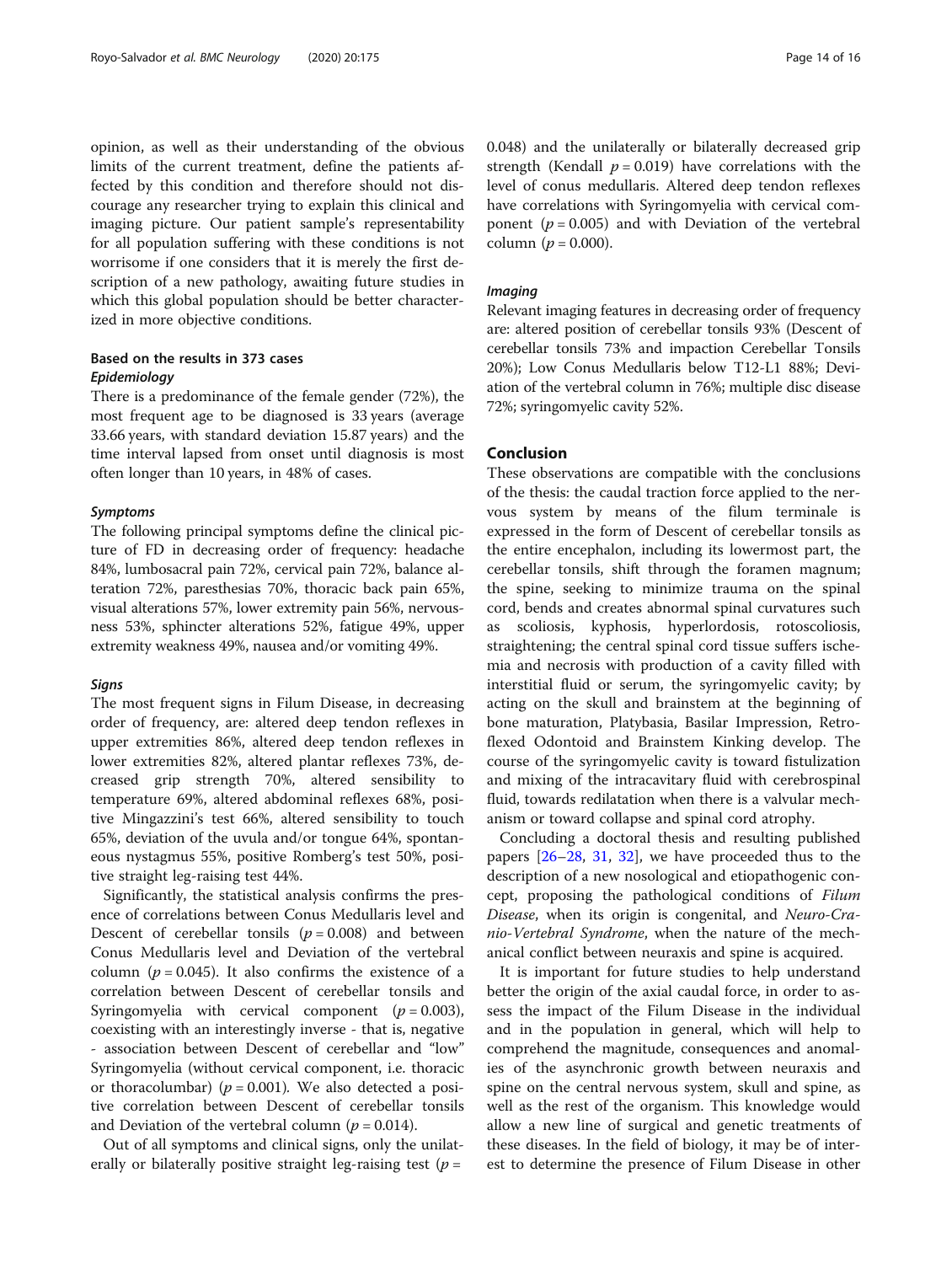species belonging to the mammalia class, and also its absence in non-mammalian vertebrates.

The most relevant practical corollary of this paradigm shift is the solution that we propose in order to correct or prevent these abnormalities as soon as possible, consisting of the surgical intervention of Filum terminale sectioning. This is a minimally invasive procedure aimed at the release of this fibrous structure right above its coccygeal insertion, as it has been performed in most of the patients included in this report, as an alternative to many higher-risk and challenging surgical techniques tailored to solve these conditions [31, 32]. Of course, as they stand well out of the diagnostic and nosological purpose of this paper, these therapeutic innovations will be the subject of a future publication.

#### Abbreviations

ACSI: Arnold-Chiari Syndrome Type I; BI: Basilar Impression; BSK: Brainstem Kinking; CCD: Central Canal Dilatation; DCT: Descent of Cerebellar Tonsils; DVC: Deviation of the Vertebral Column; FD: Filum Disease; FM: Foramen magnum; FS®: Filum System®; IMC: Intramedullary Cyst; IS: Idiopathic Scoliosis; ISM: Idiopathic Syringomyelia; MRI: Magnetic resonance imaging; NCVS: Neuro-cranio-vertebral syndrome; LCM: Low-lying conus medullaris; PTB: Platybasia; R&D: Research & Development; RO: Retroflexed Odontoid; SCIE: Spinal Cord Ischemia-Edema

#### Acknowledgements

Miguel Bautista Royo-Salvador thanks Prof. Dr. Jose Maria Domenech Mateu (†), Professor of Anatomy and Human Embryology of the Autonomous University of Barcelona and his successor of the professorship, Prof. Dr. Alfonso Rodriguez Baeza, for their scientific support and also Dr. José Solé Llenas (†) for his support in the realization of the doctoral thesis - Contribution to the etiology of syringomyelia – and the subsequent description of the Filum Disease in two publications in 1996.

Mr. Juan Manuel Jené Gaspar updated the FileMaker Pro database and assisted in image pre-processing and editing of the manuscript. Ms. Katharina Kühn assisted in the translation and review of the manuscript. Ms. Gioia Luè contributed to the management of the institute's  $R + D + i$  accreditation by the Spanish Accreditation and Innovation Agency, to the research on the Filum Disease and the processes and presentations together with MBRS of conferences about patients affected by the FD, as well as the organization of patient and physician meetings in Italy, France and Spain, where the concepts of FD and NCVS were presented publicly for the first time. Ms. Mara Espino Hernández contributed administrative, social and financial management to the projects at Institut Chiari & Siringomielia & Escoliosis de Barcelona, Chiari & Scoliosis & Syringomyelia Foundation, Filum Academy Barcelona. We thank all the other staff at the Institut Chiari & Siringomielia & Escoliosis de Barcelona that has contributed to patient care and data collection, preparation and analysis. We thank all our patients and caregivers, without whom this work would not have been possible.

### Authors' contributions

Study Design: MRS Data Collection: MFR, HS, MRS. Statistical Analysis: HS, GBO. Data interpretation: MRS, HS. Manuscript Preparation: MRS, HS. Literature Search: MRS, HS. All authors have read and approved he manuscript.

#### Funding

No funding was received for this research.

#### Availability of data and materials

The datasets used and/or analysed during the current study are available from the corresponding author on reasonable request.

#### Ethics approval and consent to participate

For this article we used our center's database of patient records retrospectively; patient data were anonymized in accordance with the legislation existing at the moment when the study was initiated (2009), without considering as required the opinion of an ethics committee, because the necessary technical and organizational guarantees and measures were adopted as established in EU data protection directive 2016/679 (article 89.1). As mentioned above, the Institut Chiari & Siringomielia & Escoliosis de Barcelona holds Research & Development (R&D) certification 1583.001.16–160920-CER-RD.001 from the Spanish Innovation Certification Agency (ACIE) and ENAC certification 33/C-PR074, Certificate IQNet and AENOR Quality Management System ISO 9001:2015, Registration Number: ES-0081/2015 for the following fields of activities: Research, Diagnosis and Treatment of the Filum Disease and Quality Management Certification according to UNE-EN ISO 9001:2008 standards.

#### Consent for publication

For this type of study formal consent for the publication of participant data and imaging is not required given that only anonymized (non-identifiable) imaging has been used; according to organic law 3/2018 of personal data protection (additional provision 17.d) this is compliant provided that a confidentiality commitment has been made and specific safety measures have been adopted.

#### Competing interests

Conflict of Interest: All authors certify that they have no affiliations with or involvement in any organization or entity with any financial interest (such as honoraria; educational grants; participation in speakers' bureaus; membership, employment, consultancies, stock ownership, or other equity interest; and expert testimony or patent-licensing arrangements), or non-financial interest (such as personal or professional relationships, affiliations, knowledge or beliefs) in the subject matter or materials discussed in this manuscript.

#### Author details

<sup>1</sup>Institut Chiari & Siringomielia & Escoliosis de Barcelona, Passeig Manuel Girona 16, 08034 Barcelona, Spain. <sup>2</sup>Anesthesia Department, CIMA Hospital Barcelona, Spain.

#### Received: 12 September 2019 Accepted: 22 April 2020 Published online: 11 May 2020

#### References

- 1. Johnson A. Sacrum of a child containing a fatty tumour connected with the anterior of the spinal canal. Lancet. 1857;2:35–6.
- 2. Jones W. Spina bifida occulta: no paralytic symptoms until seventeen years of age: spine trephined to relieve pressure on the cauda equina: recovery. Br Med J. 1891;1:173–4.
- 3. Fuchs A. Ueber Beziehungen der Enuresis nocturna zu Rudimentärformen der Spina bifida occulta (Myelodysplasie). Wien Med Wochenschr. 1910;80: 1569–73.
- 4. Lichtenstein BW. Spinal dysraphism. Spina Bifida and myelodysplasia Archives of Neurology & Psychiatry. 1940;44:792–809.
- 5. Garceau GJ. The filum terminale syndrome (the cord-traction syndrome). J Bone Joint Surg. 1953;35:711–6.
- 6. Jones PH, Love JG. Tight filum terminale. Arch Surg. 1956;73:556–66.
- 7. Hoffman HJ, Hendrick EB, Humphreys RP. The tethered spinal cord: its protean manifestations, diagnosis and surgical correction. Childs Brain. 1976; 2:145–55.
- 8. Yamada S, Zinke DE, Sanders D. Pathophysiology of "tethered cord syndrome". J Neurosurg. 1981;54:494–503.
- Bademci G. Prevalence of primary tethered cord syndrome associated with occult spinal Dysraphism in primary school children in Turkey. Pediatr Neurosurg. 2006;42:4–13.
- 10. Sahmat A, et al. The prevalence and distribution of Spina bifida in a single major referral Center in Malaysia. Front Pediatr. 2017;5:237.
- 11. Aghakhani JN, Parker F, Tadie M. Syringomyelia and Chiari abnormality in the adult. Analysis of the results of a cooperative series of 285 cases. Neurochirurgie. 1999;45(Suppl 1):23–36.
- 12. Anderson FM. Occult spinal dysraphism. Diagnosis and management The Journal of Pediatrics. 1968;73:163–77.